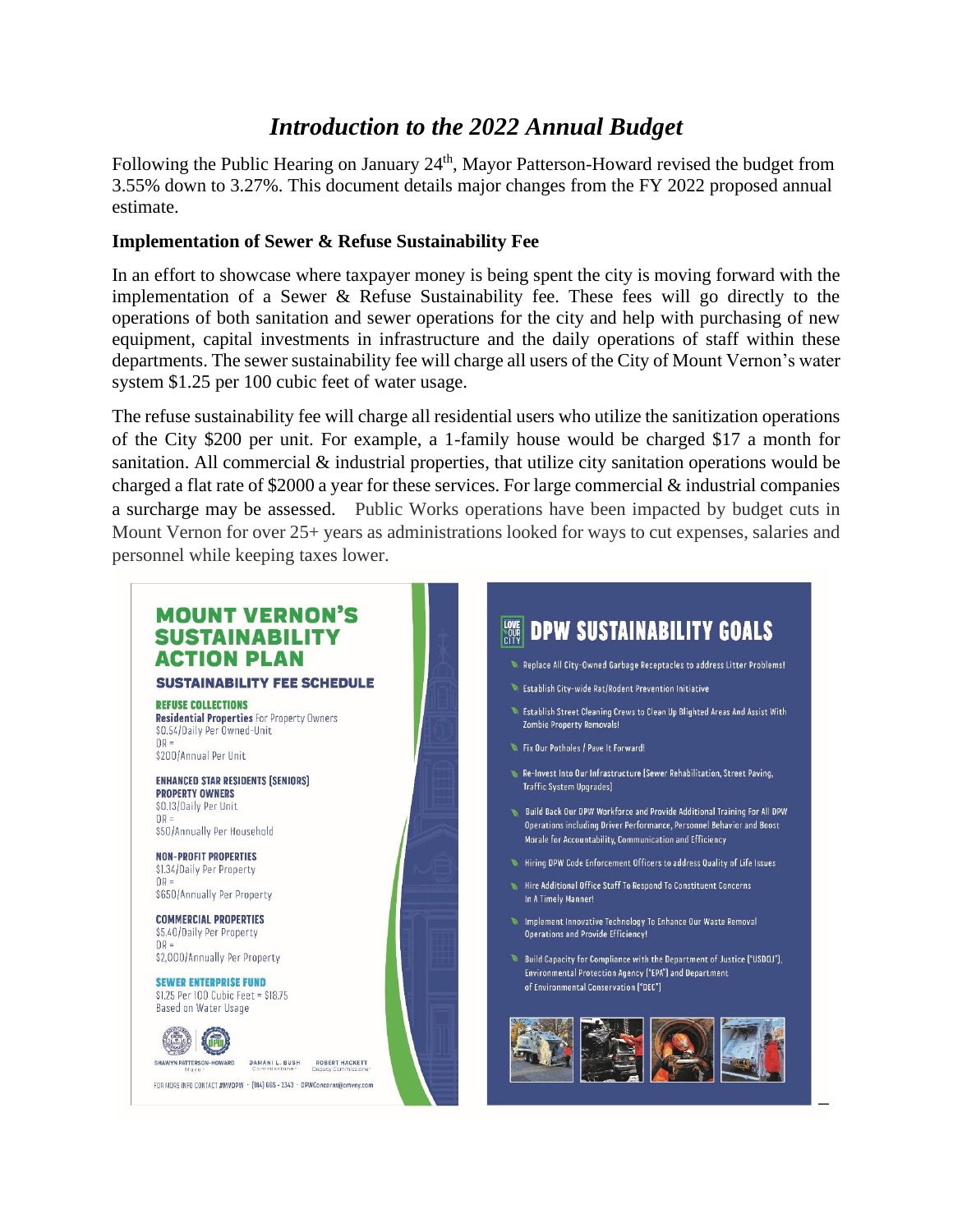To that end there has been minimal investments into the sanitation operations of the City of Mount Vernon. The result has been dilapidated municipal buildings (i.e. Armory, DPW yard, firehouses and parking structures), deteriorating municipal fleet and lack of personnel for various operations. Currently, the City of Mount Vernon allocates \$16.3 million towards total DPW operations, with roughly \$7 million on Sanitation and Street Cleaning operations, the largest appropriation.

Following best practices of neighboring municipalities, New Rochelle has instituted refuse fees that coincide with yearly property tax bills. In New Rochelle, the fee is to defray the cost of collection, transportation and disposal of solid waste and recyclables from properties with dwelling units in the City. It's important to note that in New Rochelle, they do not pick up commercial/industrial businesses refuse. For 2021, New Rochelle generated \$7.7 million or 5% of their total budget revenue from this residential refuse fee. The City of Mount Vernon is enacting a similar fee which is inclusive of commercial/industrial and non-profit entities. In New Rochelle, residential units are charged 276 dollars per unit a year with a 30 dollar per unit a year cost for senior citizens tax exemption units, in Mount Vernon it is 200 dollars per unit, 50 dollars for senior citizens tax exemptions, low income & disabled exemptions and fees for non-residential and nonprofit organizations.

Outlined below are the goals for the intended use of these news fees which will go a long way to upgrading service delivery, purchasing and maintaining new equipment, cleaning up dirty streets that have been impacted by dumping and litters, new code enforcement for those who violate the city codes, and increased capacity to begin making decades long capital investments into our infrastructure which includes: fire stations, police buildings, recreational centers, street resurfacing, sidewalk rehabilitation, parks and many more.

#### **Union Contracts**

We recognize that our City of Mt. Vernon employees are the lowest paid municipal employees in the region. They have been valiantly serving since 2018 without union contracts in our four collective bargaining units which are the Police Benevolent Association (PBA), International Association of Fire Fighters (IAFF) Local 107, Teamsters 456 and Civil Service Employees Association (CSEA). In 2020/2021 many who are "Essential Workers" risked their lives and health to work through a pandemic. We watched them "show up" daily and continue to serve our City without "Heroes Pay" and broken or minimal equipment. In the ARPA budget we have included \$3m for premium pay to our essential workers within our unions. Additionally, have included \$3.1m in this budget to begin the discussion on new union contracts going forward. We will work with our new Comptroller to create a way to address retro pay to our workers.

#### **Assessed Valuation**

• The assessed valuation of the city has once again dropped to \$145,623,221 a decrease from last year of \$947,557. The City is in the process of hiring a Director of Economic Development  $&$  Empowerment to support the growth of the commercial  $&$  industrial base of the city to help offset the decreasing assessed value. Furthermore, discussion have been held around a city-wide reassessment which hasn't taken place in 50+ years.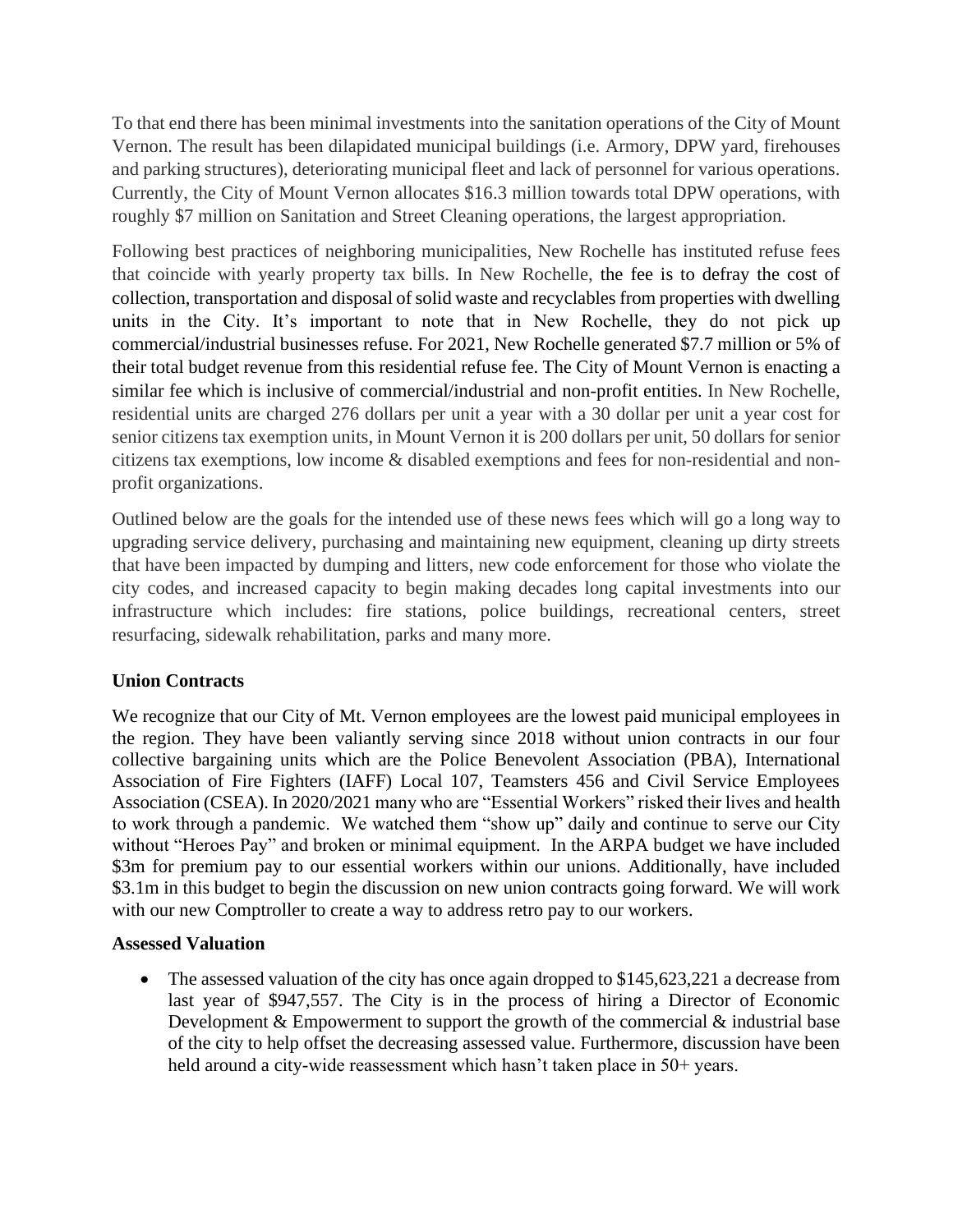#### **Restoring Public Safety**

This budget restores critical public safety positions back into the budget that were taken out in 2021. The restoration of five police officers and five firefighters have been added to this budget. Recently, the city has hired nineteen (19) new police officers and eight (8) new fire fighters will keep Mount Vernon safe and provide protection for these public safety departments that are dealing with the frontline impact of COVID-19.

#### **ARPA Budget**

The City is utilizing ARPA funds to staff various departments with new and restored personnel to ensure the flow of government services during the pandemic. A detail breakdown of those positions is available in the budget document presented at the Board of Estimate & Contract. Within the ARPA budget, there has been a focus on creating positions that increase public safety coverage, youth services, sanitation operations, building department improvements, sustainability management and boost economic development. This administration believes that a focus on the growth of our economy, and an increase of youth, senior and community services will help us rebound from the pandemic. There is also a focus on the building department to hire plan examiners and clerks to unclog the backlog of permits and create a revenue for the department.

# *Revenue*

Highlighted are noticeable changes from the previously proposed annual estimate.

- Real Property Transfer Tax Reduced to \$2,700,000
- Public Works Code Enforcement Increased to \$75,000. Hiring of new code enforcement officers will yield increase revenue due to enforcement actions and improve quality of life.
- Parking Meter and Permit Fees Decreased to \$2,850,000 based on review on fees and meter collection from FY 21
- Sewer Rents (Sewer Sustainability Fee) Increased to \$2,313,243. Based on collection of new fees that is restricted for the use of sewer operations, fringe benefits and maintenance.
- Refuse & Garbage Charges (Refuse Sustainability Fee) Decreased to \$6,700,000 to lower the burden on non-profit organization and community stakeholders. Based on collection of new fees that is restricted for the use of sanitation operations, fringe benefits and maintenance.
- Street Opening Fees & Permits Decreased to \$700,000 based on information received on reduced opening and permits fees related to Con Edison and other work.
- Fines & Forfeited Bail Criminal Court Fines (Parking Tickets) Increased to \$3,200,000 based on historical data received by parking bureau.
- Water Fund Transfer Reduced to \$850,000 based on data and water improvement obligations from the Board of Water Supply
- ARPA Technical Compliance Positions \$887,319 represents ARPA funds used for compliance positions in this budget, the number is inclusive of fringe benefits. The separate ARPA budget was approved in 2021 and is available on the website. Positions highlighted in the budget have included ARPA next to them to reflect this change.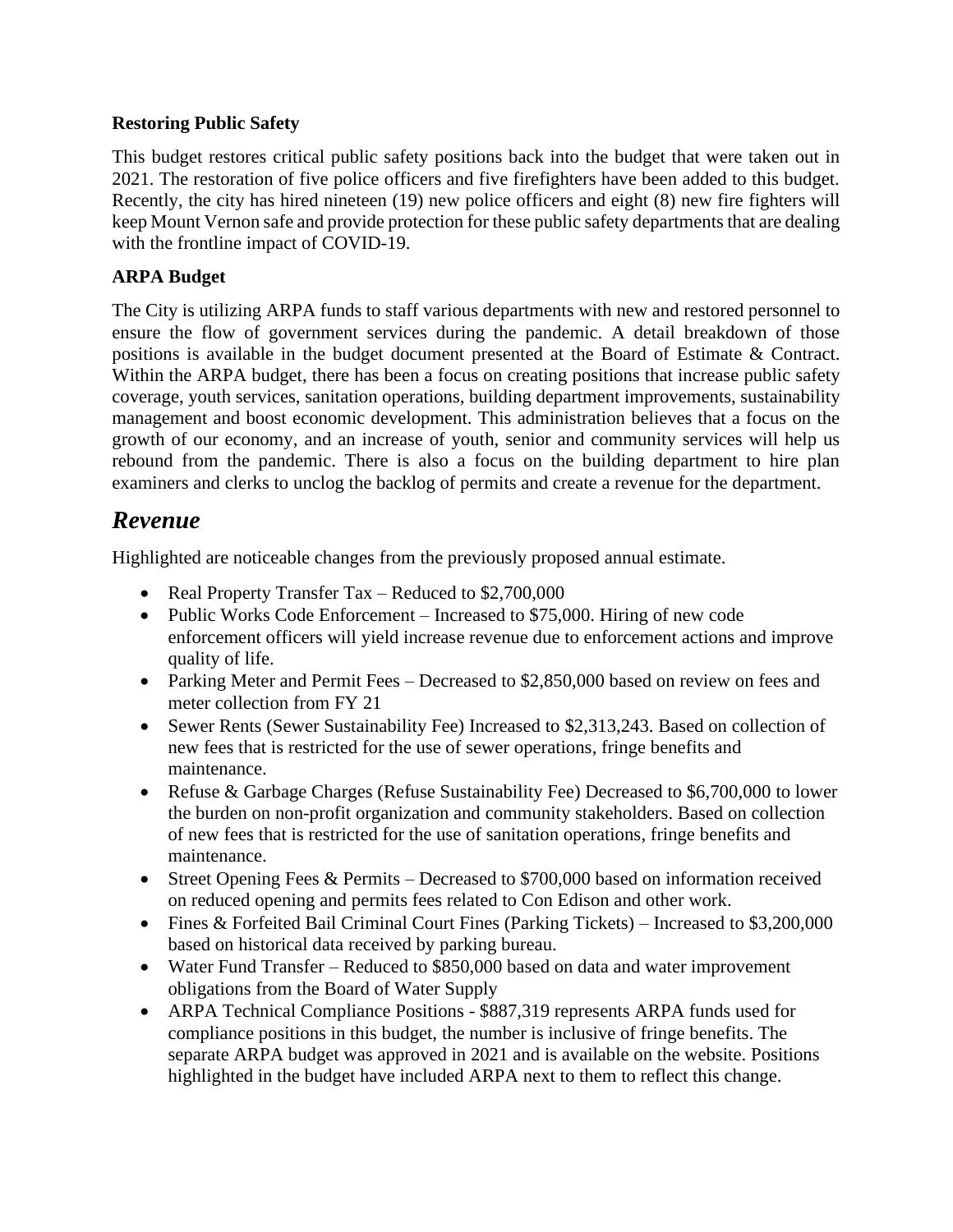• Zombie Home Program - \$555,014 represents ARPA & LISC funds to be utilized for tearing down zombie homes in Mount Vernon. Following the public hearing, Mayor Patterson-Howard included funding for this program based on concerns from residents. The funding also covers the cost of a one staffer.

# *Departmental Appropriations*

# **Benefits & Miscellaneous Items**

We have added **\$1,723,322** to address our **union contracts** with the four unions of our city, included in this figure in the \$1.4 million judgement for the fire union that was negotiated by a former administration. This number is not a full reflection of the commitments needed, but the lack of funding allocated towards these contracts were highlighted by the State Comptroller in a previous audit. This number does not address retro payments.

An increase of tax refunds to \$1m to support historically underbudgeted **tax certiorari** going back nearly a decade. We've increase in **Judgement & Settlements** to **\$1.25m** to adjust for true cost of costly litigation from prior administrations. The recent State Comptroller Audit highlighted that **\$5.4 million**, has been spent between 2018 and early 2020 on **litigation fees** to lawyers and settlements. We have included an increase of **retirement** to **\$14.2m** as reported by the Comptroller's office in late 2021. An increase of **police overtime** to **\$1.05m** to reflect true cost that have been incurred due to the COVID-19 pandemic and badge drain which has left vacant positions and an increase in overtime.

# **Office of the Mayor**

An increase of \$80,000 to add the position of **Director of Constituent Services** to Mayor's office. Included in the Mayor's strategic plan was the creation of an office of Constituent Services to deal with community concerns and to serve as a liaison to various neighborhood associations, civic, business and faith non-profit leaders. This position will also fast track and coordinate response to complaints through various departments.

# **Finance Department**

Two positions have been created in the finance department, the first is a **Budget Analyst/Grant Compliance officer** (\$92,363) that focuses on ARPA compliance. and the second is an **accounts payable clerk** (\$65,954).

# **Human Resources**

A **new deputy commissioner** (\$82,500) to deal with various personnel decisions and other HRrelated activities. The City of Mount Vernon has over 700+ employees and one commissioner to oversee all these employees is not efficient. We are looking to expand staff training, accountability and performance measurements.

# **Management Services**

Three new positions have been added to this department. An **IT Specialist** for Public Safety (\$79,815) to help streamline the IT upgrades, maintenance and reporting in our public safety departments. **Junior Web Developer** (\$43,187) to help maintain the brand-new city website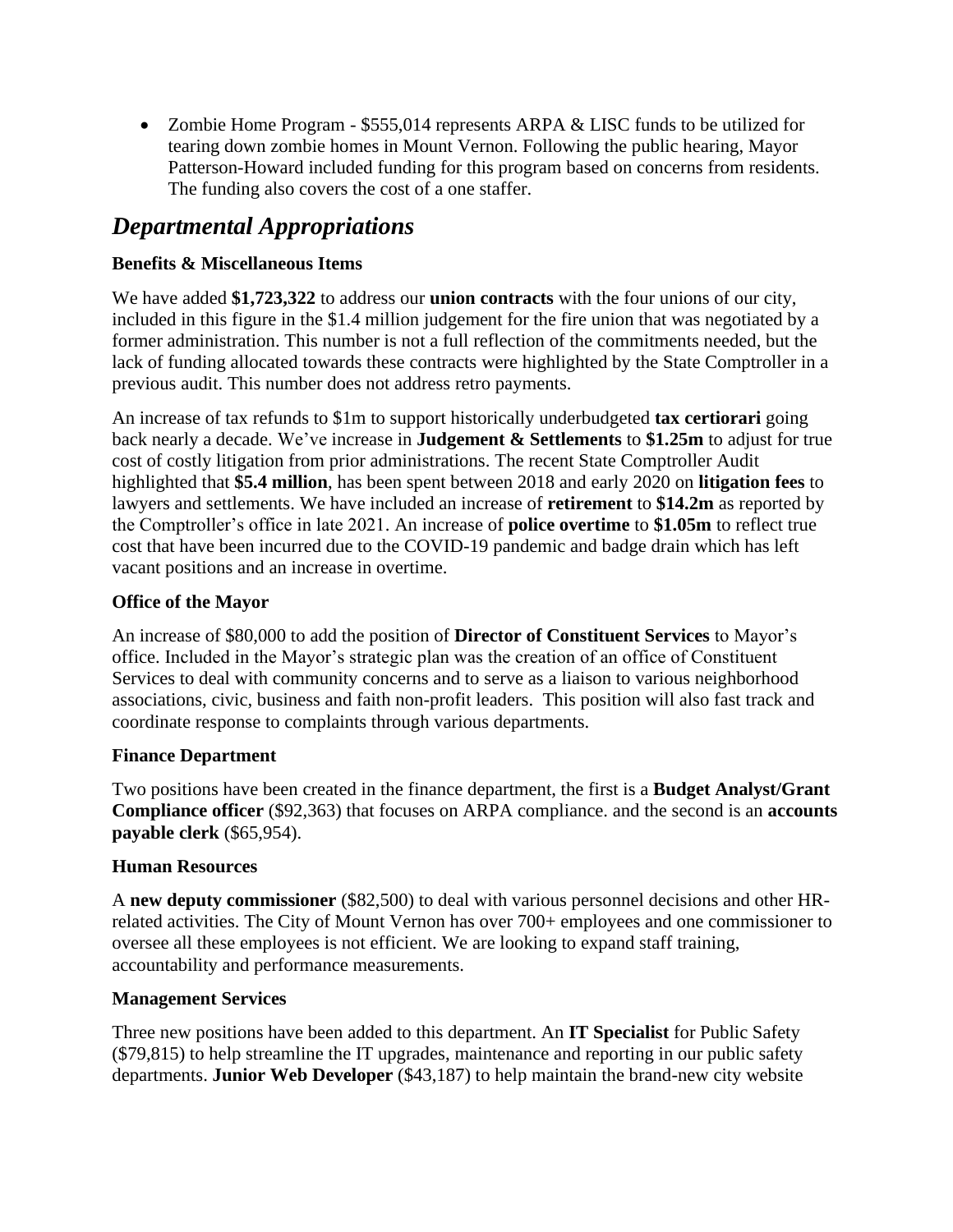along with other online applications that are being implemented. **Director of Communications** (\$90,000) has been added to increase the city-wide communication.

### **Department of Public Works**

Three positions have been added to DPW regarding compliance with DOJ/EPA consent decrees and the replacement of our 100+ year old sewer system. A **Stormwater Coordinator** (\$75,000) and a **Clean Water Engineer** (\$125,000) and **Sewer Engineer** (\$125,000) have been included in this budget.

We've added two new **code enforcement officers** (\$51,805) to increase oversight on bad actors who violate codes and bring down the quality of life in our neighborhoods. These officers will also be working on weekends, when general oversight is lax to ensure compliance with city ordinances. Additionally, as our community is greatly impacted by climate change and needs an individual to focus on building out a green infrastructure and switching to green focused policies we are hiring a **Director of Community Outreach and Sustainability** (\$82,197) that will help transition Mount Vernon into a green future. We also restored a previously defunded position: Watch Person (\$61,320) to the budget which is responsible for the oversight of the DPW yard which is a 24-hour operation.

### **Police Department**

We added a new **Deputy Commissioner of Parking** (\$100,000) to the budget to help strengthen and bring order to the parking bureau and to streamline revenue generation for that department. This also includes restoring one **parking enforcement officer** (\$44,722) which was cut from the previous year.

Included are three new **crime analysts** (\$55,000 each) that will help put officers back onto the street (who make over 90K) who are currently in these roles now. We also included a **new community service aide** in the Animal Shelter (\$56,142) to relieve an officer who was filling into that role. These changes will allow the city to place four more officers onto the street to provide public safety in the community.

We also added \$12,000 to the auxiliary police budget to reflect an accurate cost associated with them.

# **Fire Department**

To deal with the oversight and safety of firefighters we are restoring a Fire Lieutenant (\$108,398) and five firefighters (\$40,071). This increase oversight and staffing will help protect firefighters and help with fighting fires in the city. We have also allocated \$125k for the rental and maintenance of Temporary Station House 4.

# **Buildings Department**

Continuing to overhaul the operations of the department and improve workflow we are adding Two licensed **plan examiners** (\$85,000) using ARPA funds, a **plan room clerk technician** (\$48,507) and a **building clerk** (\$41,415). These new positions based on repeated complaints by residents about the timeliness and operations of the department will help with expediting and streamlining permits and other processes within the department. We are also hiring a grant